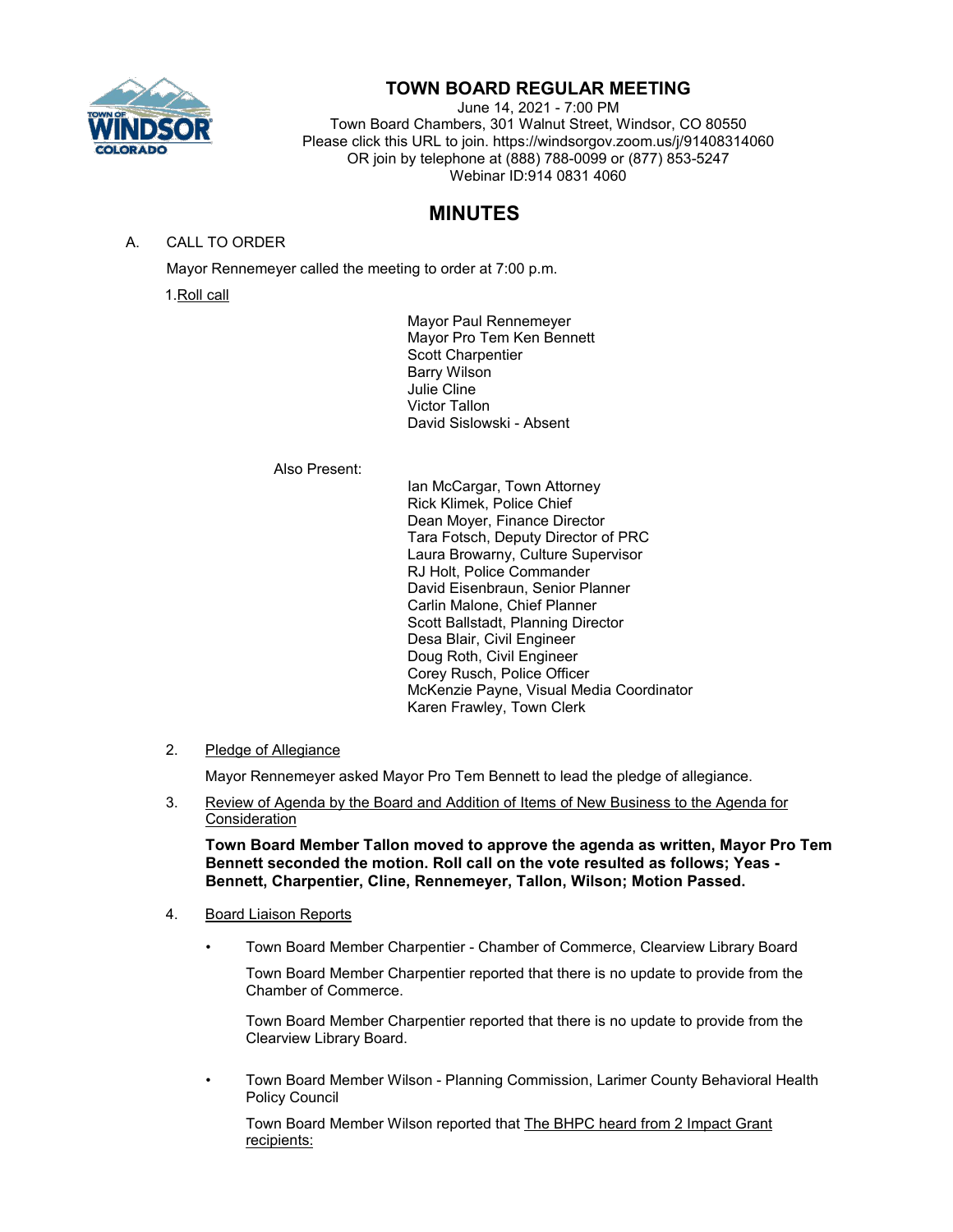Sarah McKeen from Boys & Girls Clubs of Larimer County presented a virtual site visit by [presenting an overview of her agency's work: BGCLC Overview w\\_ Social](https://drive.google.com/file/d/1VWMiYOab6vwhE9dS4B32CFgCg8Jc9Smr/view)  [Work Updates.pdf](https://drive.google.com/file/d/1VWMiYOab6vwhE9dS4B32CFgCg8Jc9Smr/view) [-Google Drive.](https://drive.google.com/file/d/1VWMiYOab6vwhE9dS4B32CFgCg8Jc9Smr/view)

Mission: To enable all young people, especially those who need us most, to reach their full potential as productive, caring, responsible citizens. <https://www.begreatlarimer.org/>

• Tamara Merritt from Hearts and Horses, also a 2020 BHS Grantee, presented a virtual site

visit by providing an overview of her agency's work and presented a video: [https://drive.google.com/file/d/1Nle7rpCYT44Vz6KmhS978dgsWJHW9KGh/view.](https://drive.google.com/file/d/1Nle7rpCYT44Vz6KmhS978dgsWJHW9KGh/view) Mission: At Hearts & Horses Therapeutic Riding Center, our mission is to promote the physical, cognitive, emotional and social well-being of people with special needs through equine-assisted services. Website:<https://www.heartsandhorses.org/>

2021 Impact Grants: \$2.5 million will be awarded. Today is the first day accepting applications. All applications must be received by 5:00 pm MDT on Friday, July 30, 2021. Organizations that are interested can attend an applicant workshop to learn more. Link to application Resource Page: [https://www.larimer.org/behavioralhealth/applicant-resource](https://www.larimer.org/behavioralhealth/applicant-resource-page)[page](https://www.larimer.org/behavioralhealth/applicant-resource-page)

Facility Update: Laurie Stolen then gave an update on the BHS Facility. She shared that progress is being made with CDPHE regarding the permitting and regulatory steps, easement approval has been granted, and work continues on the budgetary aspect as construction material costs surge. At this point the focus is on an early 2023 opening for the facility.

Facility Naming and Branding Update: Jennifer Wolfe-Kimbell gave an update on the BHS facility naming and branding project by summarizing the research gathered by Xuma Communications,Inc. Presentation:

[https://drive.google.com/file/d/1bfjUT5xTldtLKetRoEB\\_rE49pzzMpuby/vi](https://drive.google.com/file/d/1bfjUT5xTldtLKetRoEB_rE49pzzMpuby/view)

Resources:

- The BHPC Website for roster, bylaws, meetings, agendas, and minutes:<https://www.larimer.org/boards/behavioral-health-policy-council> Larimer County Behavioral Health Dashboard:
- <https://www.larimer.org/behavioralhealth/data>
- New Larimer County Behavioral Health Facility (planned opening early 2023):<https://www.larimer.org/behavioralhealth/facility> [The BHPC Grants Summary Dashboard:](https://www.larimer.org/behavioralhealth/impactfund-portfolio-review)
- [https://www.larimer.org/behavioralhealth/impactfund](https://www.larimer.org/behavioralhealth/impactfund-portfolio-review)[portfolio-review](https://www.larimer.org/behavioralhealth/impactfund-portfolio-review)

# The **Larimer County Behavior Health Services (BHS) Annual**

**Report**:<https://www.larimer.org/behavioralhealth/impactfund-portfolio-review>

• Mayor Pro Tem Bennett – Water and Sewer Board, 34, and I-25 Coalition's

Mayor Pro Tem Bennett reported that the Water and Sewer Board had a meeting last Wednesday where there were no action items but a discussion about the water situation did take place. North Central Colorado is the only area in Colorado that is not in severe drought. The Mayor's water challenge, Windsor came in number two behind Laguna Beach, California.

Mayor Pro Tem Bennett reported that the 34 Coalition is now meeting once a quarter, there is a lot of projects happening.

Mayor Pro Tem Bennett reported that the I-25 Coalition has potential infrastructure funding coming from the feds and some changes to the department's greenhouse gases that might impact Weld and Larimer Counties.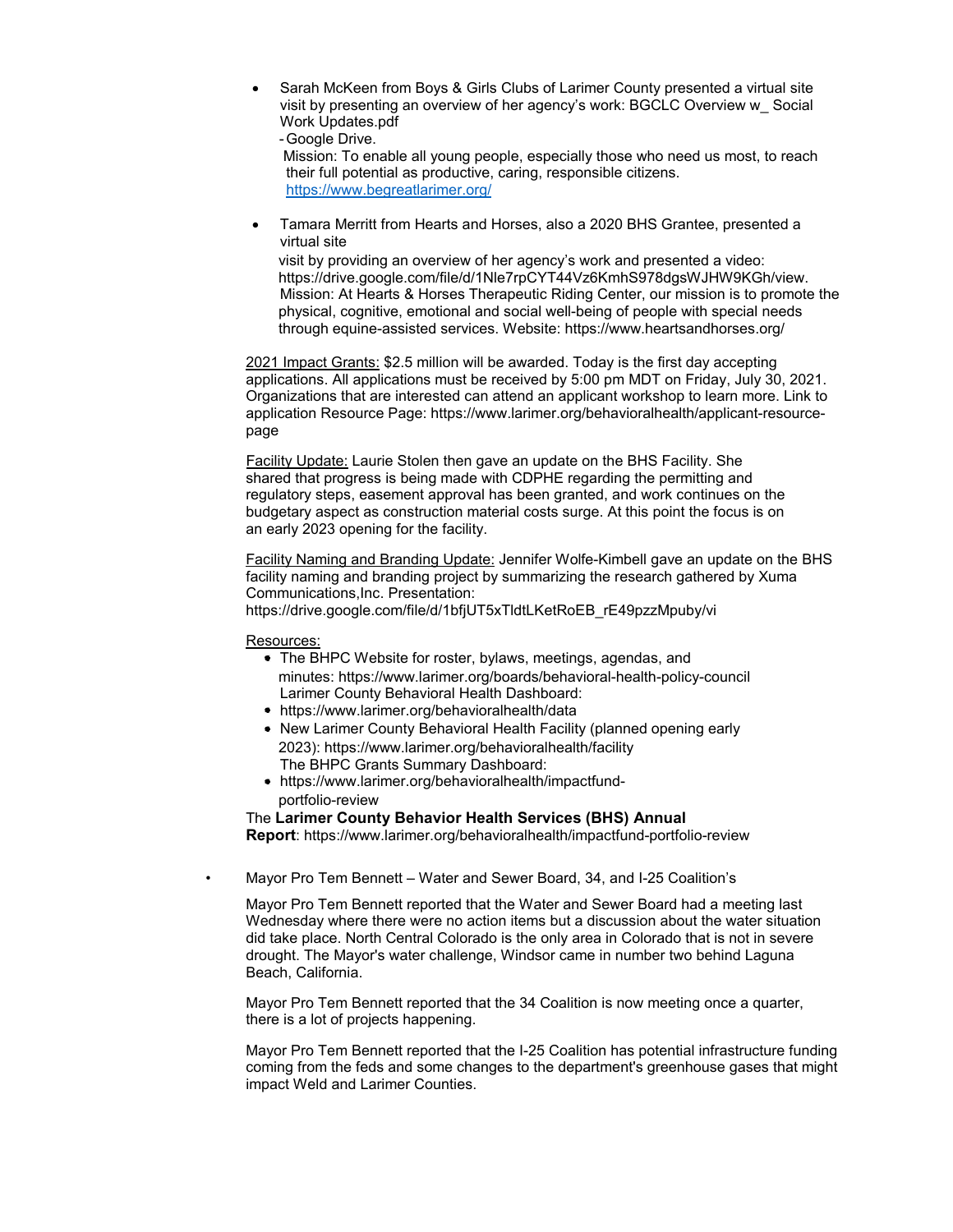• Town Board Member Cline – Tree Board, Poudre River Trail Corridor Authority, Historic Preservation Commission

Town Board Member Cline reported that the Tree Board met on May 25th and completed an analysis of Eastman Park's trees. Sick Tree Day will be held on June 22nd at the next meeting.

Town Board Member Cline reported that the Historic Preservation Commission met on June  $8<sup>th</sup>$  and viewed a presentation on the Dickey Farmhouse Condition Report. Staff is putting together another grant request that will hopefully cover the majority of the work on the Dickey Farmhouse.

Town Board Member Cline reported that Poudre River Trail Corridor Authority met last week and are working on an intergovernmental agreement, budgets, and deciding on the logo and tagline for the trail. The board also looked at some wayfinding that the Town of Windsor and City of Greeley are doing which looks really good and uniform. The program that is getting the most notice is the cycling without age program which has really taken off. Currently, the trail-a-thon is happening, folks can go to the Library in Town and pick up a packet which has ten different activities and once complete return to the Library for prizes. The Authority is still looking to fill a vacancy for a position that is for the County of Weld.

• Town Board Member Tallon - Parks, Recreation and Culture Advisory Board, Great Western Trail Authority

Town Board Member Tallon reported that there is no update to provide from the Park, Recreation, and Culture Advisory Board.

Town Board Member Tallon reported that the Great Western Trail Authority the financials look to be really good order, there are a lot of projects coming this summer, and there are still issues on the trail with irrigation. Last week there was some damage to the trail which has been turned over to the authorities.

• Town Board Member Sislowski - Windsor Housing Authority, Windsor Severance Fire **District** 

Mayor Rennemeyer provided an update on the Windsor Severance Fire District in place of Town Board Member Sislowski. The ground breaking ceremony was held on Saturday morning and had a great turn out.

• Mayor Rennemeyer - Downtown Development Authority, North Front Range MPO

Mayor Rennemeyer reported that Downtown Development Authority has not met since the last update, however Josh Olhava started with the Authority today as the new Director of the Authority.

Mayor Rennemeyer reported that the North Front Range MPO did meet, however there was not much to come out of that meeting so there is nothing to report.

#### 5. Public Invited to be Heard

Mayor Rennemeyer opened the meeting up for public comment, to which there was none.

#### B. CONSENT CALENDAR

- 1. Minutes of the May 24, 2021 Town Board Meeting K. Frawley, Town Clerk
- 2. Report of Bills May 2021 D. Moyer
- 3. Boards and Commissions Appointments K. Frawley, Town Clerk During the week of June 7th, Mayor Rennemeyer and Mayor Pro Tem Bennett conducted various Board and Commissions interviews for vacant seats. The following individuals are being recommended for appointment.

Board of Adjustment/Appeal Don Threewitt - Alternate Member Term expiring September 2022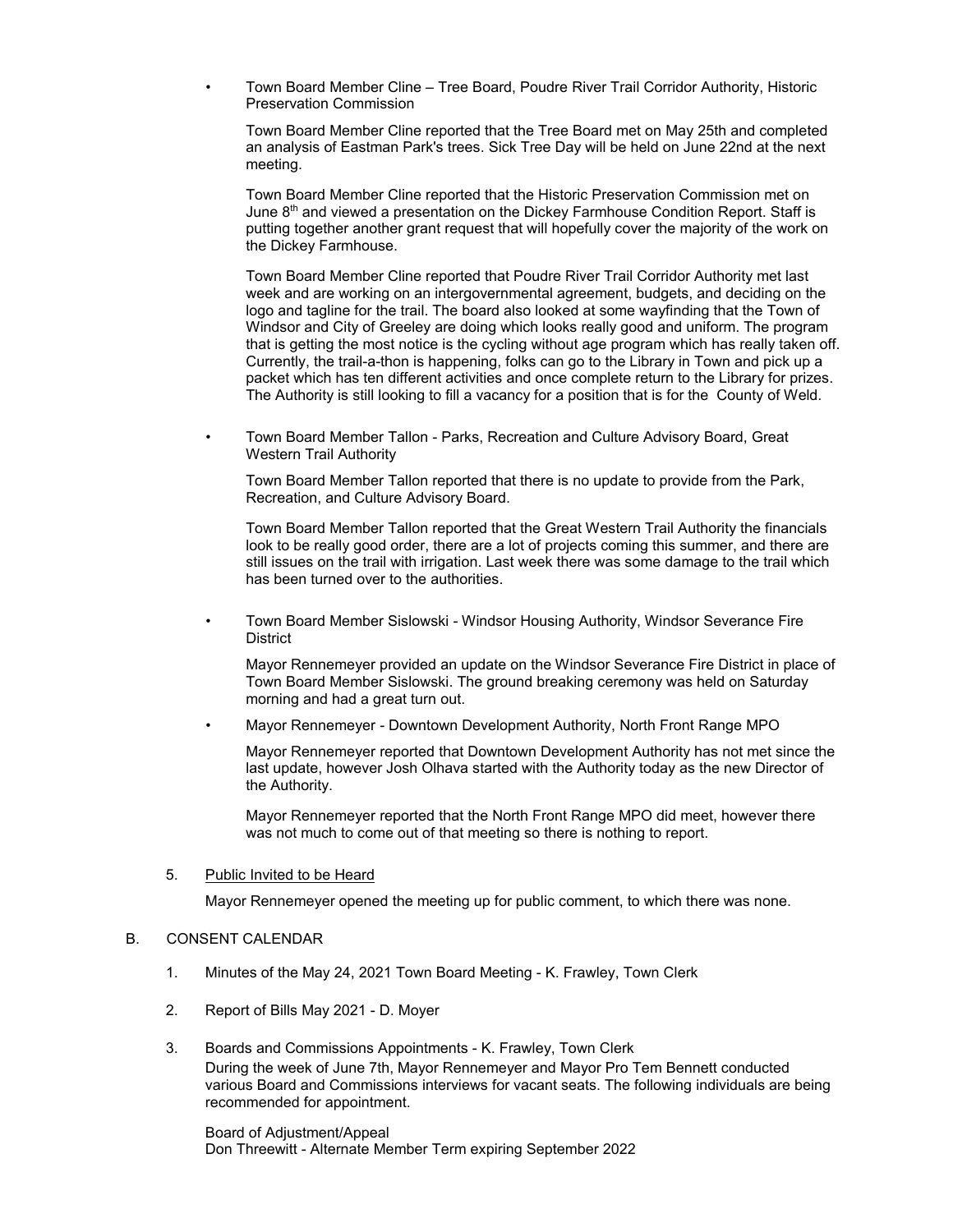Downtown Development Authority Dean Koehler - Term expiring June 2025 Brent Phinney - Term expiring June 2025

4. Resolution No. 2021-31 A Resolution Approving and Adopting an Intergovernmental Agreement between Weld RE4 and the Town of Windsor for the School Resource Officer Program - R. Klimek

This is the yearly contract regarding the SRO's serving Windsor RE-4 schools. The cost will continue to be shared by both organizations. There are no changes to the agreement other than the dates.

5. Resolution No. 2021-34 A Resolution Approving and Adopting a Memorandum of Understanding Between the Windsor Police Department and the United States Secret Service Concerning the Mountain West Cyber Fraud Task Force - R. Klimek, Police Chief The increase in Cyber takes and fraudulent crimes continues to impact Windsor and surrounding

agencies both locally and on a national level. The availability of the Northern Colorado Crime Lab continues to become an more difficult to have evidence processed because Windsor is not part of the funding agencies. Working the Cyber Task Force will provide Windsor PD with training and equipment to process many of the devices that are encountered during various investigations. Windsor PD will when requested provided the trained staff member to work with the provided equipment to assist with investigative request from the Secret Service.

### **Town Board Member Tallon moved to approve the consent calendar, Town Board Member Wilson seconded the motion. Roll call on the vote resulted as follows; Yeas - Bennett, Charpentier , Cline, Rennemeyer, Tallon, Wilson; Motion Passed.**

# C. BOARD ACTION

1. Public Hearing - Final Major Subdivision - Village East Subdivision 8th Filing - David Tschetter, Global Asset Recovery LLC, applicant

The applicant, Mr. David Tschetter, has submitted a final major subdivision plat known as Village East Subdivision  $8<sup>th</sup>$  Filing. The subdivision encompasses approximately 63 acres and is zoned RMU-1 (Residential Mixed Use) and GC (General Commercial). The proposed subdivision includes 131 single- family residential lots with tracts for open space, drainage/irrigation easements and future development including multifamily residential and neighborhood commercial.

The preliminary subdivision was approved by the Planning Commission on April 1, 2020. The final subdivision is consistent with this approval. The Planning Commission considered the final subdivision application on May 19, 2021.

Final Plat characteristics:

- 63 total acres
- 131 single-family lots (22.22 acres)
	- Minimum required lot size for single-family residential lots: 6,000 sf
	- Lot size range for this subdivision: 6,000 sf 15,041 sf
	- Density: 5.8 du/ac
- · A tract (Tract V) for two future single-family lots (.41 acres /.6%)
- Tracts for future development: 9.9 acres (15.6%)
- · Parks
	- o Not applicable due to location proximity to Village East Park
	- Extension of trail system, including an extension of Great Western Trail
- · Public right-of-way: 11.56 acres (18.26%)
- Tracts for open space / drainage:  $\sim$  9.15 acres (14%)
- New Cache La Poudre Irrigation Company easement: 3.65 acres (5.77 %)
- Law Consolidated Ditch easement: 3.18 acres (9.6%)
	- · Total open space, drainage and ditch easements: 15.98 acres (29%)
		- o Required open space in RMU zone district: 20% o All open space and drainage/ditch easements, with exception of New Cache La Poudre

Irrigation Company easement, will be maintained by the subdivision homeowner's association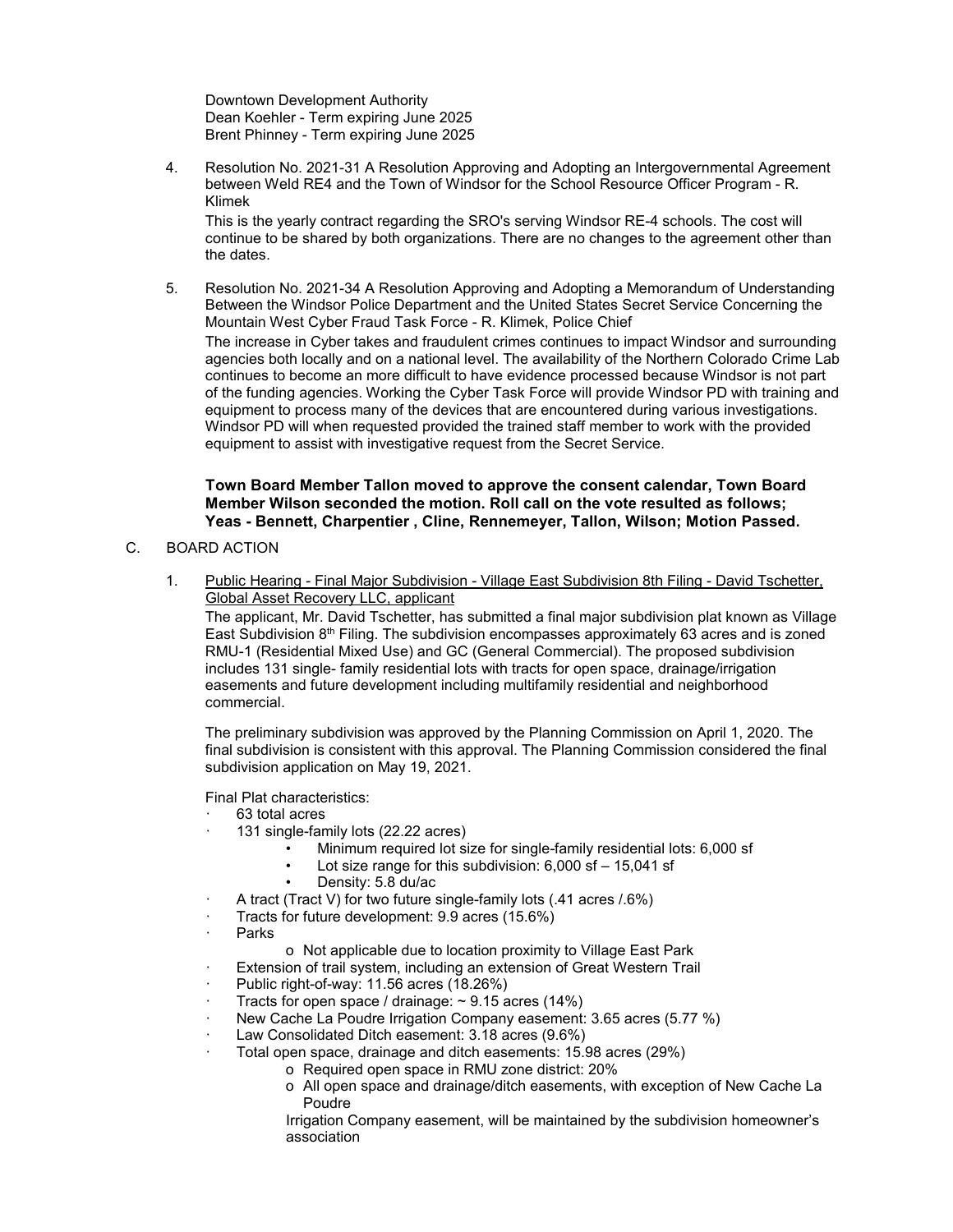#### Relationship to Comprehensive Plan

The application is consistent with the following goals and objectives of the Comprehensive Plan:

#### **Chapter 5b – Growth Framework**

**Goal:** Maintain the character of the community while accommodating future growth that is fiscally and environmentally responsible.

**Objectives**

1. Prioritize new growth in areas currently served by Town infrastructure and services.

*Staff comment:* The subject subdivision is the remaining residential portion of the Village East neighborhood. The development will add multimodal connectivity from the existing neighborhood to WCR 21, as well as regional trail connections. Portions of the property are located within the one percent (1%) annual risk floodplain. The applicant is processing a Conditional Letter of Map Revision (CLOMR) through FEMA to ensure that once the development is constructed all floodplain issues will be addressed.

Following construction, a Letter of Map Revision (LOMR) request will be made by the developer to FEMA to revise the flood insurance rate map based on as-built topography.

3. Develop new neighborhoods adjacent to the Town core.

· 4. Encourage the oil and gas industry to remediate, reclaim, and develop former oil and gas extraction and mining sites as they come offline. *Staff comment:* The applicant has provided evidence that an oil and gas well on the property has been capped and abandoned in accordance with the State of Colorado Oil and Gas Conservation Commission (COGCC), and evidence of the State's acceptance of the abandonment. While the COGCC, nor the Town, have specific setback requirements between capped and abandoned wells and homes, a 50-foot setback to any occupied structure has been included on the plat. On the northeast corner of the property (Tract V), the area is currently being mitigated for a spill. This mitigation is near the final stages and is expected to be fully mitigated in July of this year. Once completed, Tract V will be eligible for two additional single-family residential lots through the Minor Subdivision process. The Minor Subdivision process is administrative.

· 5. Support maintenance and investment in existing neighborhood infrastructure and services as the Town grows.

· 6. Work cooperatively with adjacent municipalities to coordinate future land use and development within intergovernmental planning areas and amend intergovernmental agreements to meet evolving community needs and land use demand.

*Staff comment:* Town Windsor staff, Town of Severance staff, the applicant and applicant's team of consultants have been coordinating throughout the review of this application to ensure the proposed development with future development plans east of WCR 21 in Severance. Coordination will this group will continue as the development progresses through construction and future development phases. Village East 8th Filing submitted a traffic impact study (TIS) with this development, which was reviewed by the Town's transportation engineering consultant. The study included the impacts associated with the single-family residential portion of the subject development and future phases of development will require additional traffic studies. The development under review with the Town of Severance, directly east of this development, known as "Severance South", will have significant impacts to the intersection of WCR 21 and SH 392. Severance South, in addition to future development within Village East 8th parcels, will contribute towards the need for a signalized intersection at WCR 21 and SH 392. Findings with the TIS for this portion of Village East Subdivision 8<sup>th</sup> Filing did not warrant a signalized intersection; however, improvements to WCR 21, including right-of-way acquisition and widening, are requirements of this development.

#### **Chapter 5c – Residential Areas Framework**

**Goal:** Support diverse housing and residential neighborhoods to meet the needs of varying family sizes, lifestyles, and income levels. **Objectives**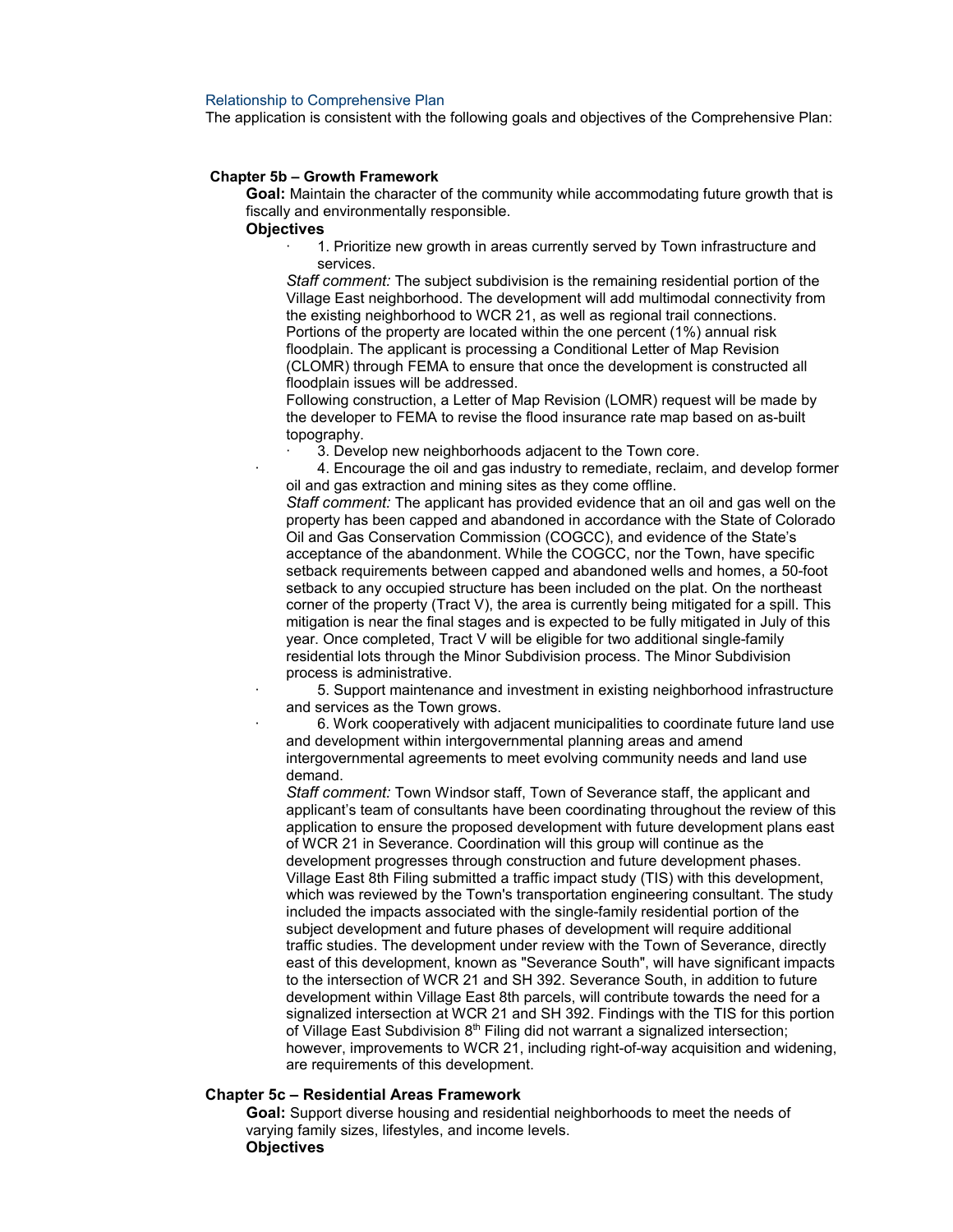- · 1. Promote multi-modal connectivity to increase neighborhood access and resident mobility.
- 4. Foster a diversity of housing types and sizes through coordinated land use planning and zoning.

#### **Notifications**

The public hearing notifications were as follows:

- April 19, 2021 affidavit of mailing to property owners within 300 feet
- May  $7$ , 2021 display ad published in the newspapers
- May 7, 2021 signs  $(2)$  posted on the property
- May 5, 2021 notice posted to Town's website

Surface Development Notification. Colorado Revised Statutes (C.R.S. § 24-65.5-103) requires that mineral estate owners are notified 30 days prior to the initial public hearing of the development proposal. Mineral owners may waive the 30-day notification requirement. The applicant has provided the list of mineral owners and an affidavit that this requirement has been met by the applicant.

### **Town Board Member Tallon moved to open the public hearing, Mayor Pro Tem Bennett seconded the motion. Roll call on the vote resulted as follows; Yeas - Bennett, Charpentier , Cline, Rennemeyer, Tallon, Wilson; Motion Passed.**

Town Board Member Wilson stated for both this hearing and the following, "Mayor Rennemeyer, for the record I would like to point out that in my capacity as a Town Board liaison to the Planning Commission. I was present at the Planning Commission meeting during which this matter was previously presented. I wish to state that my participation in the Planning Commission proceeding has in no way influenced me in my capacity as a Town Board member this evening. I will make my decision and cast my vote this evening based solely on the evidence presented during this public hearing."

Per Ms. Malone, At the May 19, 2021 meeting, the Planning Commission forwarded to the Town Board a recommendation of approval of the final major subdivision as presented.

Mayor Rennemeyer stated that he remembers the original proposal before it was rezoned coming before the Board three to four years ago and remembers there were flood plain issues that were discussed at the time and what would be done to mediate that. Mr. Roth stated that most of the area is in the flood plain and the applicant has submitted what is called the conditional letter of map revision with FEMA and is in FEMA review process right now. FEMA will review the subdivision as designed and make a determination if it will work after grading and completed. Mayor Rennemeyer asked if the Town Board approves this, what happens and is there a chance that FEMA doesn't approve it or has conditions and would it change the process? Mr. Roth stated that there is pretty low risk after FEMA reviews it, the Town also has recourse by not issuing building permits if it is not approved by FEMA. Mayor Rennemeyer asked what the area was zoned before? Ms. Malone replied that it was zoned light industrial on part and the rest was zoned commercial.

Town Board Member Charpentier asked about the corner at 392 and 21 and if the commercial zoning will go to that corner now? Mr. Ballstadt responded that it would not and that the corner is already developed in unincorporated Weld County.

Mayor Pro Tem Bennett stated that the Town has been in communication with CDOT for a couple of years about trying to get some help on 392 or County Road 19 and wanted to know if there has been a traffic impact study done on this that might give the Town some ammunition with CDOT? Ms. Malone stated that there has been one completed and for future tracks, they would need to do additional impact studies. The traffic study did require that County Road 21 be upgraded and improved and would anticipate with future growth would warrant more improvements. Mayor Rennemeyer stated that when a developer puts in something like this that will feed out directly to County Road 21, and asked if County Road 21 will have to be improved and the developer put in turning lanes. Mr. Roth stated that on Weld County Road 21, the applicant will be required to build several different improvements that will include a Northbound turn lane as well as a Southbound right turn lane. Staff also looked at a potential for an acceleration lane, however after looking at that with traffic engineers, it was determined that it was best not to include the Southbound acceleration lane because of the impact it would have for right-of-way from the corner property as well as the proximity to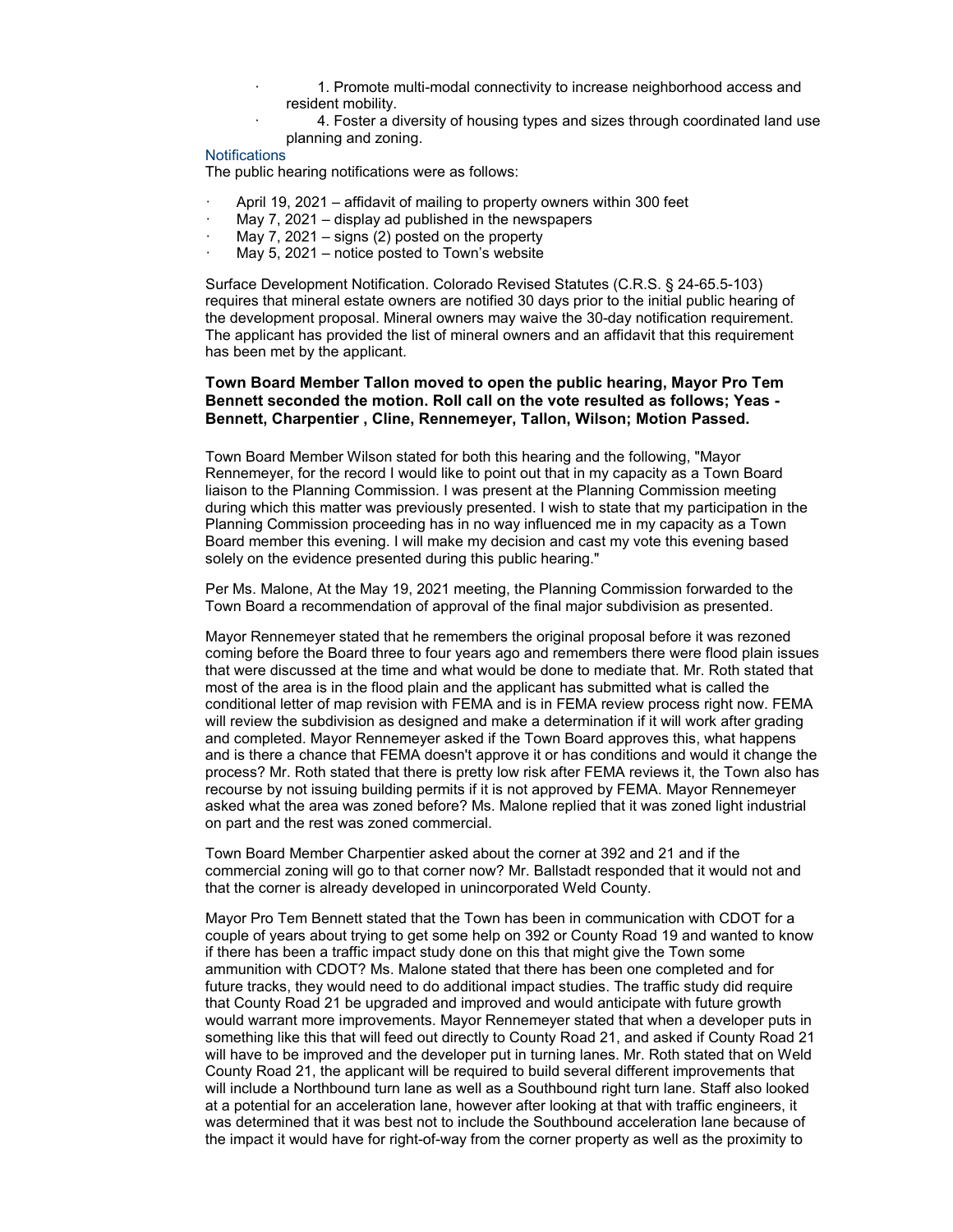the intersection because people are slowing down. Staff is looking at dropping the speed limit to forty miles and hour from forty-five.

Town Board Member Tallon asked for clarity on the Great Western Trail, there was an agreement with the developer that the Trail would be upgraded to concrete or hard surface. Ms. Malone stated that it was correct and is shown on the plans and incorporated in the development agreement.

**Mayor Pro Tem Bennett moved to close the public hearing, Town Board Member Wilson seconded the motion. Roll call on the vote resulted as follows; Yeas - Bennett, Charpentier , Cline, Rennemeyer, Tallon, Wilson; Motion Passed.**

2. Resolution No. 2021-32 - A Resolution Approving a Final Major Subdivision - Village East Subdivision 8<sup>th</sup> Filing - David Tschetter, Global Asset Recovery LLC, applicant Please refer to public hearing item materials.

**Town Board Member Tallon moved to approve resolution number 2021-32, Mayor Pro Tem Bennett seconded the motion. Roll call on the vote resulted as follows; Yeas - Bennett, Charpentier, Cline, Rennemeyer, Tallon, Wilson; Motion Passed.**

3. Public Hearing - Final Major Subdivision - Raindance Subdivision 17th Filing - David Nelson/Martin Lind, owner/applicants, and Tom Siegel, applicant's representative The Raindance Subdivision Seventeenth Filing continues the character and patterns of the Raindance Development. Native open space areas and pedestrian connectivity through detached trails enhance the setback along Bounty Drive and tie into the overall Raindance project.

The project is located on Tract Z of the Raindance Subdivision Second Filing, on the east side of Autumn Moon Drive and on north side of Bounty Drive. The project intent is to construct 1 and 2 story, single-family, buildings on the 10.36-acre site. The site consists of 61 lots with an overall density of 6.1 DU/AC. Based on the current subdivision layout, total parking required at 2.0/DU would be 122 spaces. Each lot provides 1-2 garage parking spaces, with parking also provided in the driveway. Additional on-street parking is provided on all streets, with the exception of Bounty Drive. The current zoning of the site is RMU with P.U.D. overlay. This project meets all P.U.D standards. Access to the site is provided through existing surrounding streets and new dedicated ROW. Moon Rise Drive on the west, Nightfall Drive on the north, Autumn Moon Drive on the east, and Bounty on the south. Floret Drive will extend into the site from the east, along with Blue Moon Drive on the north. Blue Moon Drive will terminate into the new cul-de-sac named Blue Moon Ct. All utility services are a continuation of the Raindance Development and are per the master plan concepts.

The Municipal Code requires a public hearing notification for a final major subdivision. Notifications were provided as follows:

- May 20, 2021 affidavit of letters mailed to property owners within 500 feet
- May 19, 2021 legal notice posted on the Town of Windsor website
- May 19, 2021 development review sign posted on the property
- May 21, 2021 legal ad published in the paper

## **Town Board Member Tallon moved to open the public hearing, Town Board Member Wilson seconded the motion. Roll call on the vote resulted as follows; Yeas - Bennett, Charpentier, Cline, Rennemeyer, Tallon, Wilson; Motion Passed.**

Per Mr. Eisenbraun, at the June 2, 2021 Planning Commission meeting, the Commission did pass on to Town Board a recommendation of approval of the final major subdivision as presented.

**Town Board Member Tallon moved to close the public hearing, Town Board Member Wilson seconded the motion. Roll call on the vote resulted as follows; Yeas - Bennett, Charpentier, Cline, Rennemeyer, Tallon, Wilson; Motion Passed.**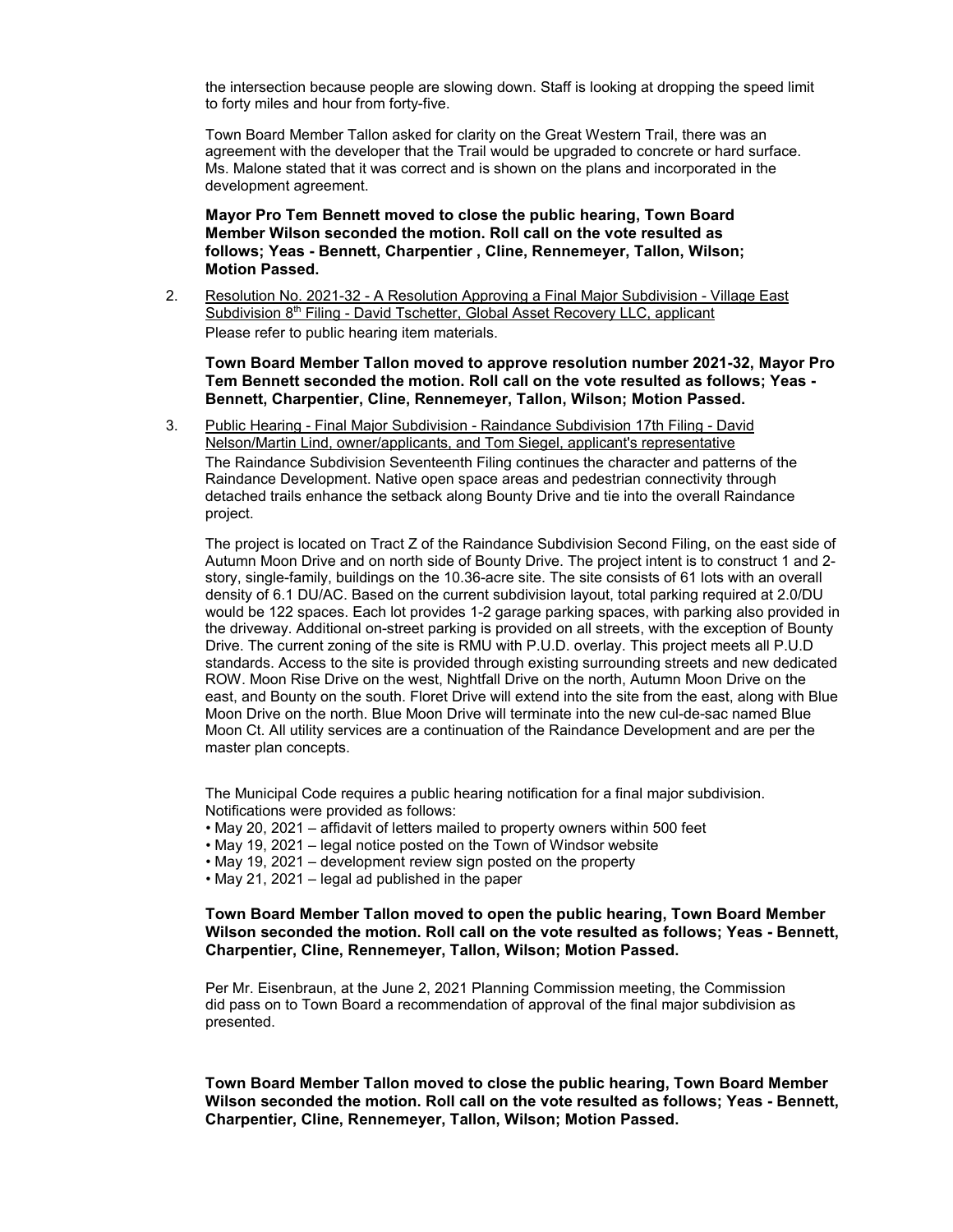4. Resolution 2021-33 A Resolution approving Final Major Subdivision - Raindance Subdivision 17th Filing - David Nelson/Martin Lind, owner/applicants, and Tom Siegel, applicant's **representative** 

Please see public hearing item.

Town Board Member Wilson stated that he believes this falls in line with the master plan and plans on voting in favor, however is concerned that looking at Raindance piece by piece and not as a whole and has concerns about traffic in the future.

**Town Board Member Tallon moved to approve resolution number 2021-33, Town Board Member Wilson seconded the motion. Roll call on the vote resulted as follows; Yeas - Bennett, Charpentier, Cline, Rennemeyer, Tallon, Wilson; Motion Passed.**

5. Ordinance 2021-1624 An Ordinance Establishing the Town of Windsor Community Art Program, Establishing the Windsor Arts Commission, and Adopting the Town of Windsor Community Art Policy

This is the second reading of Ordinance 2021-1624. There have been no changes since unanimous approval on first reading.

In late 2019, the Town adopted a new Public Art Master Plan created with the objective of identifying specific sites for public art, informing the creation of necessary policies and governing bodies, and formalizing guiding principals for the selection of artworks. Subsequently, staff and Town Board have reviewed and discussed the proposed ordinance and guiding policies over two recent work sessions, which have resulted in the ordinance before you tonight. The proposed Town Ordinance 2021-1624 will establish the Windsor Community Art Program and establish the Windsor Arts Commission as the administrating body of the Community Art Program. The ordinance will also adopt the Windsor Community Art Policy, which can be found as Appendix A following the ordinance.

Included in the ordinance are a description of the types of Town Board appropriations that could be set aside to fund Community Art. These funds will be paid into the Community Art Reserve Account, which is established in Sec. 12-10-40 of the ordinance. The Community Art Reserve Account will be credited with all Board allocations, donations, grants, and other contributions and will be used exclusively for expenses related to Community Art.

Sec. 12-10-50 describes the establishment of the Windsor Arts Commission to administer the Community Art Program. It lays out the structure of the commission and the requirements and expectations for commission members, both voting and non-voting. Sec. 12- 10-60 outlines administration of the Community Art Program and states that the Parks, Recreation, and Culture Department will provide administrative assistance to the Commission.

A final version of the Windsor Community Art Policy is included as Appendix A of the ordinance. This policy has been revised and finalized by a team from the Parks, Recreation and Culture Department with guidance from the Town Board and Town Attorney.

Per Ms. Browarny, there are have been no changes made to the ordinance since the first reading.

Mayor Pro Tem Bennett asked if it was too soon to have an estimated timeline on the formation of the Arts Committee. Ms. Browarny stated that the plan is to begin advertising in mid-July for a few weeks and form shortly after.

Mayor Rennemeyer opened the meeting up for public comment, to which there was none.

**Town Board Member Wilson moved to approve ordinance number 2021-1624 on second reading, Mayor Pro Tem Bennett seconded the motion. Roll call on the vote resulted as follows; Yeas - Bennett, Charpentier , Cline, Rennemeyer, Tallon, Wilson; Motion Passed.**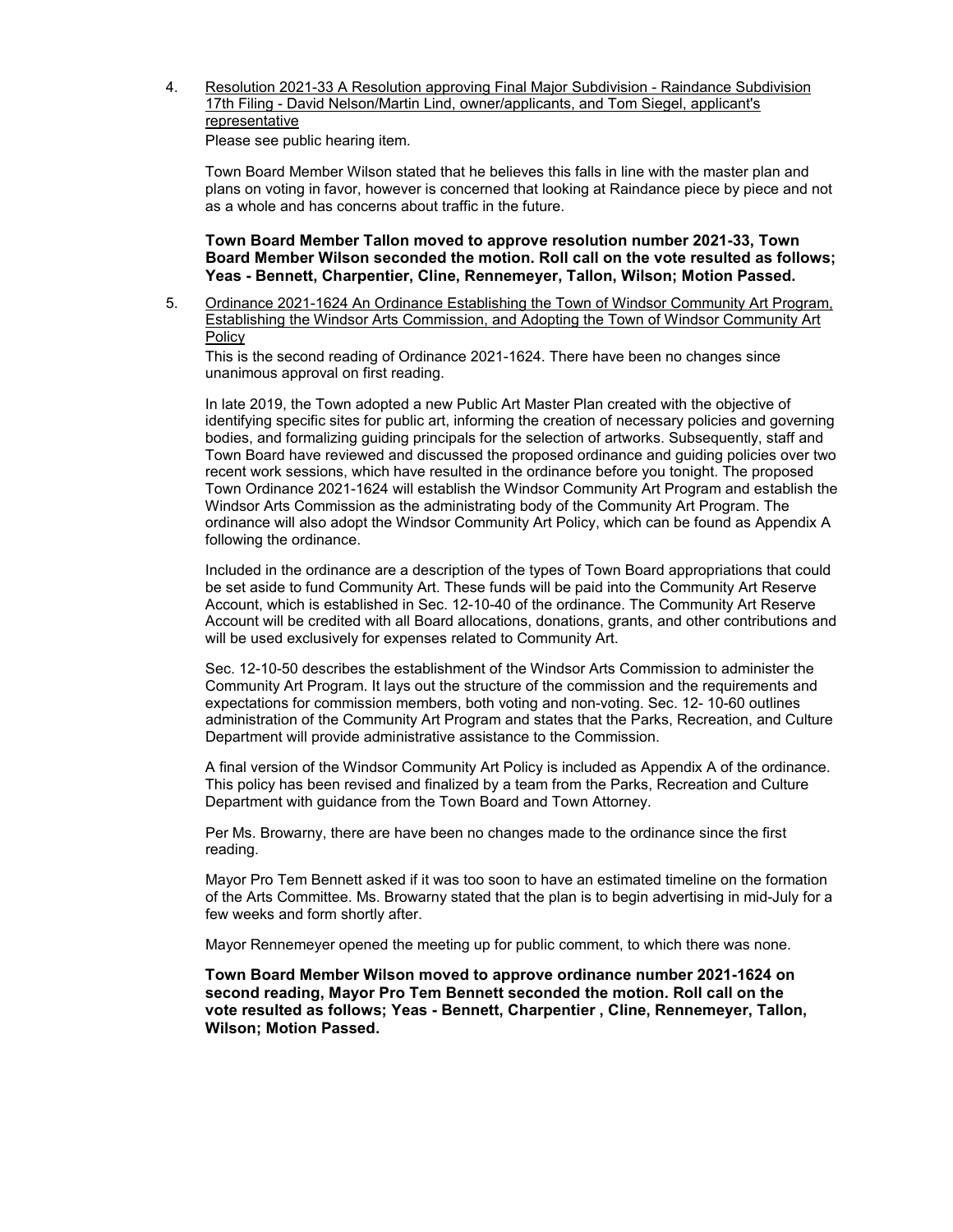# D. COMMUNICATIONS

1. Communications from Town Attorney

Per Mr. McCargar, no communications.

2. Communications from Town Staff

Per Mr. Moyer, in the packet is the March and April financial reports. As of the end of April, the revenue numbers are all ahead of last year and all are ahead of benchmark for collections of thirty-three percent of the budget. Sales tax is up nearly fifteen-percent over last year, use tax is up over one-hundred thirty-six percent over last year. Property tax is showing up thirty-three percent over last year which is good news.

Per Chief Klimek, Thursday was the bike night and there was a huge turn out and was a good night.

- a. Communication Item Great Western Industrial Park 6th Site Plan
- b. Financial Report March 2021
- c. Financial Report April 2021
- 3. Communications from Town Manager
	- a. Monthly Board Report **Focus Area Updates:**

# **1. Strategic Growth**

At the May 17, 2021 Town Board work session, a presentation by consulting firm Urban 3 provided a preview of their GIS analysis of Windsor's land use patterns. This was followed by a staff presentation of the current Comprehensive Plan elements, status of implementation and discussion about future Comprehensive Plan updates. Town Staff intends to request funding in the 2022 budget for a Master Plan update.

# **2. Sustainable Infrastructure**

The Eastman Park River Experience ribbon cutting/Grand Opening was held on May 14th. With an attendance of roughly 100 people, our newest and coolest public amenity was christened by Mayor Rennemeyer, members of the Town Board and leadership from around northern Colorado. The road leading to the new parking lot will be resurfaced in June, and the Town is already anticipating big crowds all summer long in our first foray into improving access to the Poudre River. Planning documents for Phase 2 of the Eastman Park Riverwalk project are well underway.

# **3. Vibrant and Healthy Economy**

The public art plan is nearing adoption. The Town Board discussed the parameters of the program, including funding, on May 10th. The Town Board is very cognizant of all of the priorities in the community and had directed Staff to conduct research on how other communities are funded along with early discussions with the Community Foundation of Northern Colorado to discuss an account for donations. The Town Board will consider formal adoption of the plan on May 24th, and will determine funding sources and amounts while developing the 2022 budget.

4. Communications from Town Board

Mayor Rennemeyer stated that the ground breaking for Freddy's will be held on Thursday at 11:00 out at the site right next to Human Bean and the public is invited to attend.

# E. ADJOURN

**Town Board Member Tallon moved to adjourn, Board Member Cline seconded the motion. Roll call on the vote resulted as follows; Yeas - Bennett, Charpentier , Cline, Rennemeyer, Tallon, Wilson; Motion Passed.**